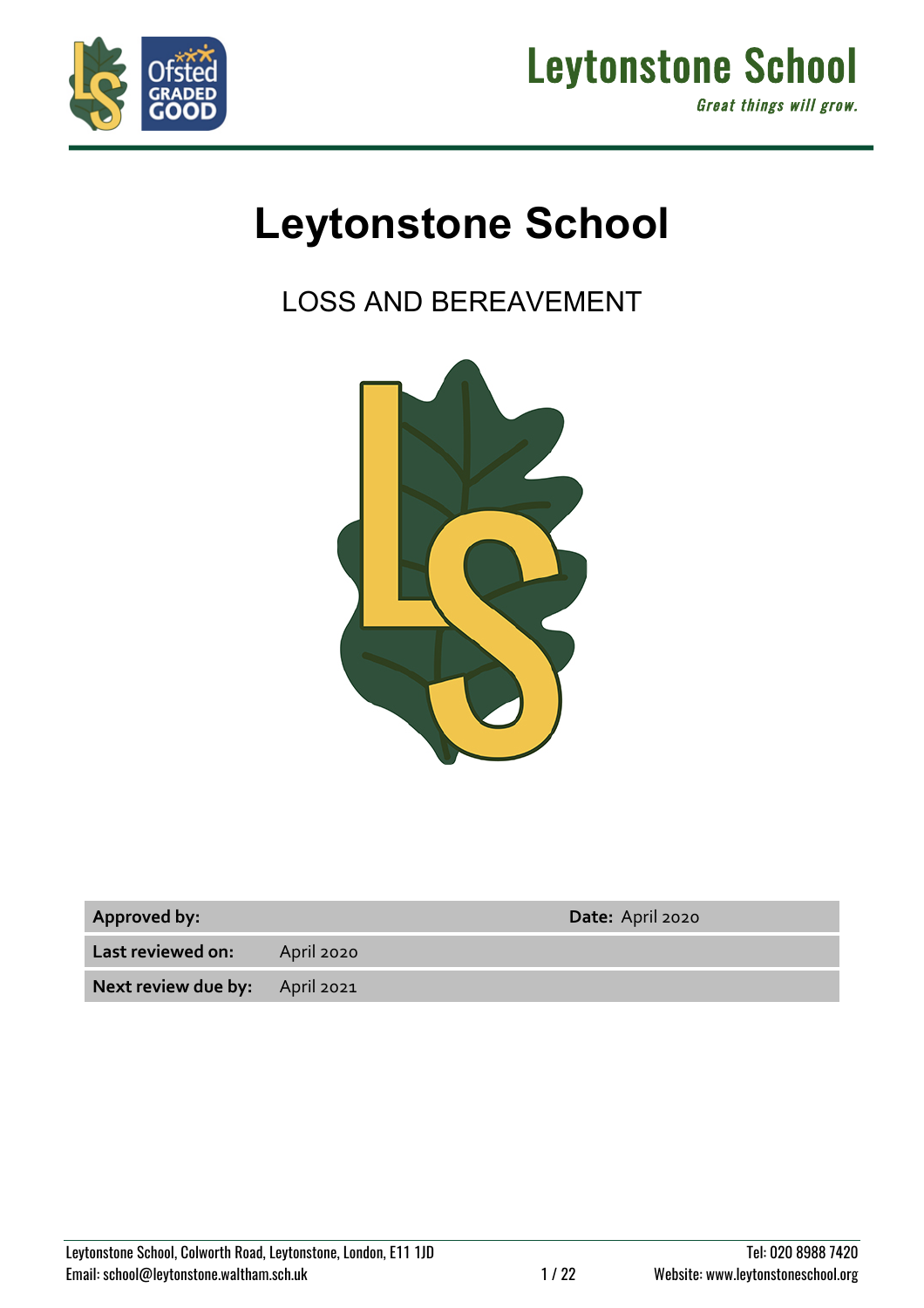# **Policy for use within School following the Covid 19 Pandemic:**

# **BEREAVEMENT & LOSS RESPONSE April 2020**

This summary provides an overview of advice the school will adhere to when a bereavement of a child or adult has occurred. It includes signposts or references to more detailed and comprehensive advice and guidance.

#### Context

**A Staged Response Grief and Mourning In Children Developmental Cognitive Stages of Mourning Information sharing pathway following death of headteacher Information sharing pathway following death of staff member Information sharing pathway following death of child/young person Information sharing pathway following death of close family member of child/young person Information sharing pathway following death of child/young person in school Information sharing pathway following major incident Guidelines for breaking news about a death to staff and Governors Guidelines for breaking news of the death to children/young people Things to consider in the days following the news of the death References Resource and Book List Appendices**

- **Template of letter informing parents of death of member of staff**
- **Template of letter informing parents of death of child or young person**

#### **Context**

In the event of a sudden or unexpected bereavement school staff may feel considerable anxiety about knowing how to best respond. This is understandable in a culture where death is seldom openly discussed.

Every year 20,000 children under the age of 16 years will be bereaved of a parent and many more will experience the death of someone else special in their life. This figure is likely to double in the wake of the current pandemic.

In addition to these individual pupils, schools may also experience the death of a child at the school or a staff member.

It is almost inevitable therefore, that at some time all schools will have to deal with a death that affects the school community.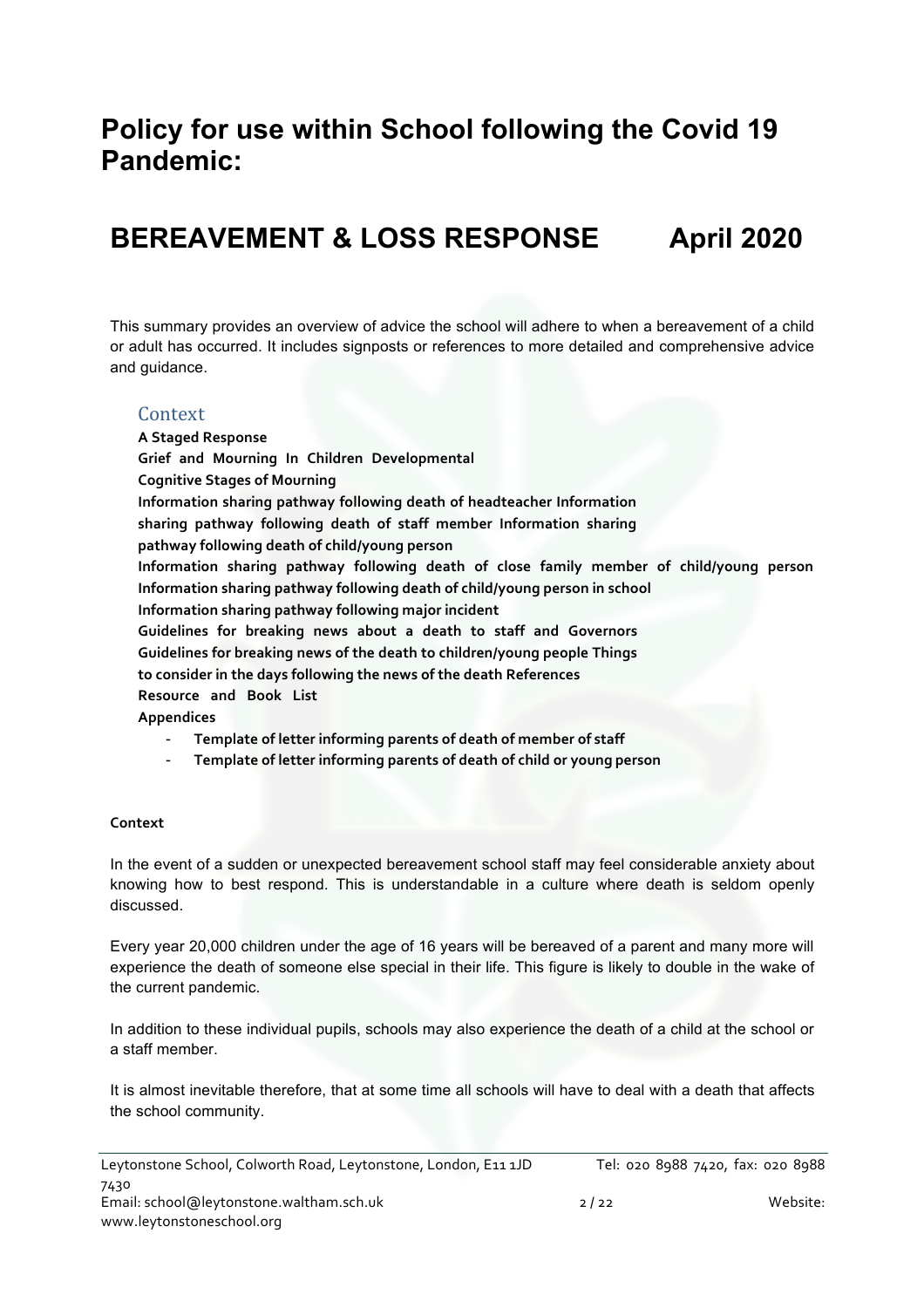As children spend a significant amount of their time at school, teachers and staff members will be the primary source of care and support. Bereaved children may see school as a safe haven away from the turmoil of emotions at home and may look to trusted staff members for help.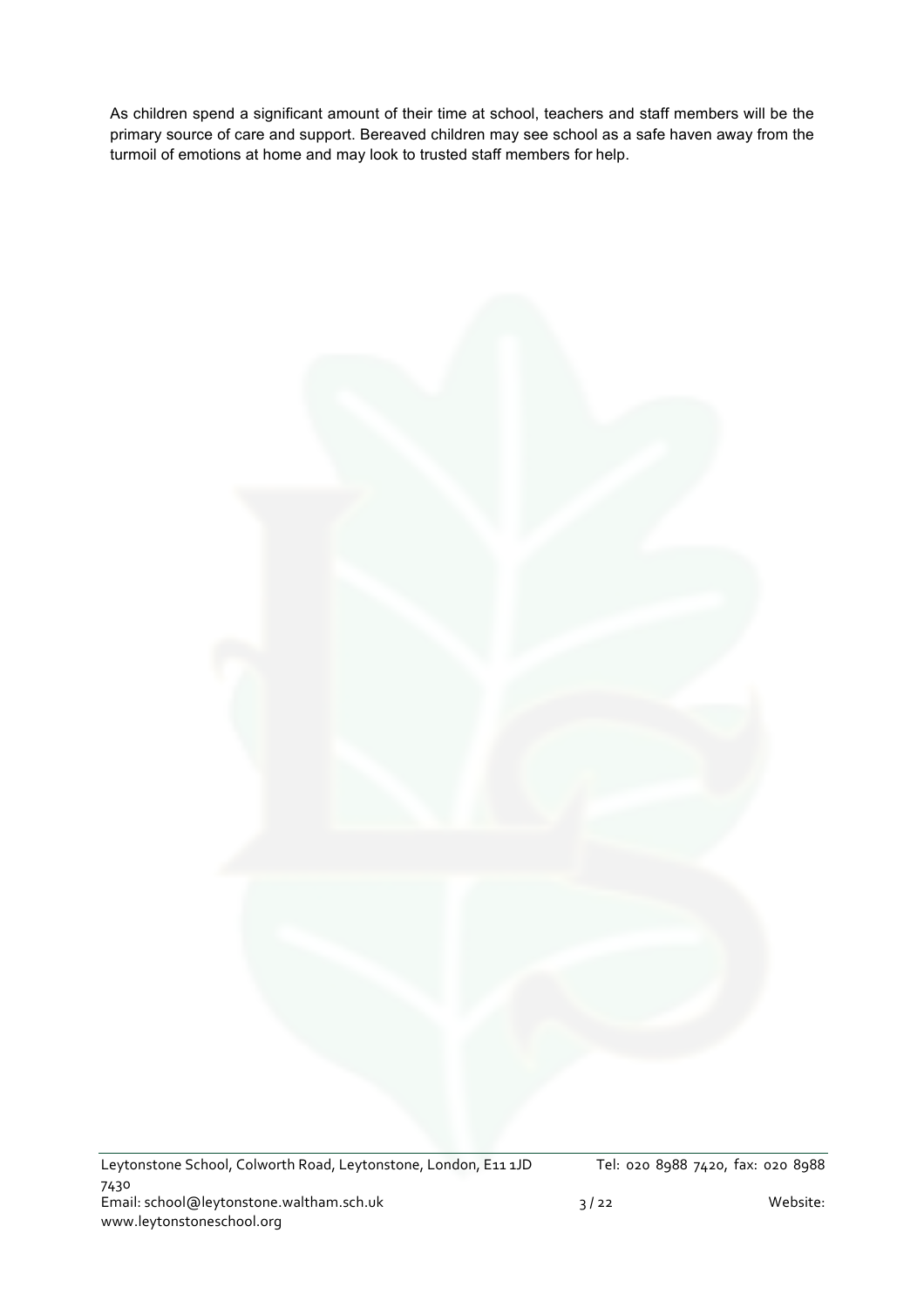Death is something that most people choose not to think about so when faced with it we often find ourselves ill prepared.

The purpose of this Bereavement Policy is to help everyone involved at a time when there may be shock, upset and confusion, ensuring that there is as little disruption as possible, effective communication takes place and each member of the school community is supported to help them through a very difficult time.

# A Staged Response

The response of the school to a bereavement could be thought of in terms of stages over time.

#### Short term

- Aim to establish the facts to avoid the 'rumour mill' filling any information gap
- Find out, if possible how the family would like the information to be managed by the school
- Make sure all staff have the same version of event/information
- Decide whether to inform children through assemblies, class groups etc
- The child's class and friendship group are likely to require a more personalised response
- Are there siblings or extended family at school what is their understanding of the situations?
- Are there any 'special circumstances' that are significant?
- Cultural/religious dimensions
- Are there any practical implications for the day to day running of the school?

#### Medium term

- How are the emotional needs of staff and children to be monitored? including behaviour change
- What support discussion, listening, answering questions is available, and how is it 'signposted'?
- Do all staff have a consistent set of responses that are in line with the policy of the school?
- How do children/staff/school want to celebrate the deceased's life? Is this consistent with the family's wishes?

#### Longer term

- Curriculum approaches to consider mortality and bereavement
- Be aware of anniversaries, particularly for siblings or close friends

# Grief and Mourning in Children

Worden (1991) talks about the 4 tasks of mourning that children need to complete (in the context of the stage of their cognitive development). These include:

Task 1 To accept the reality of the loss

Task 2 To experience the pain or emotional aspects of the loss

Task 3 To adjust to the environment from which the deceased is missing

Task 4 To relocate the dead person within one's life and find ways to 'memorialise' the person

These tasks are not sequential and may be undertaken simultaneously at times. As they are 'process' tasks they may take months and years to accomplish rather than days and weeks.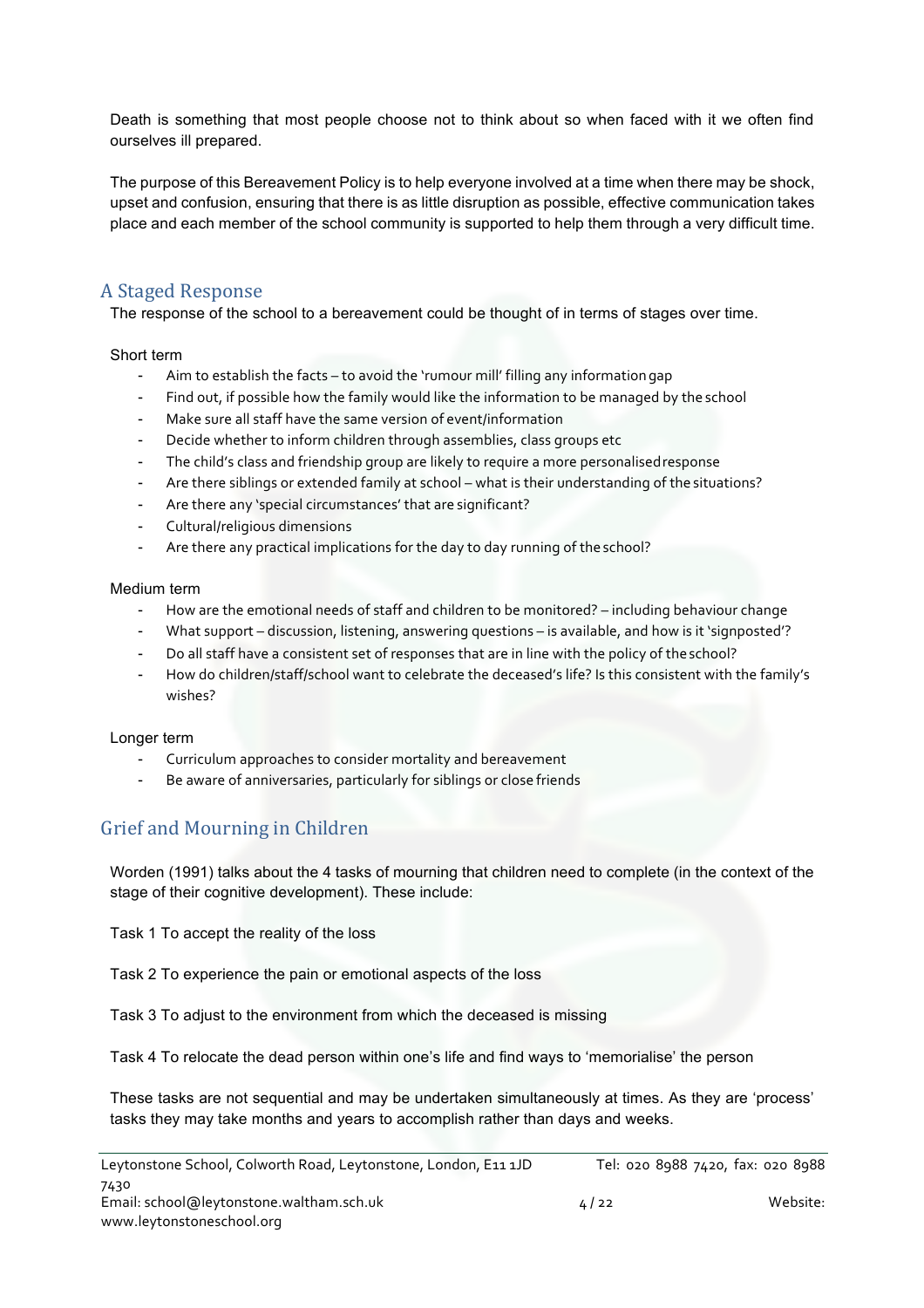# Developmental Cognitive Stages of Mourning in Secondary School Age ranges:

| Preadolescent (Age 11-13) | Attempting to understand the biological and emotional processes<br>associated with loss and death                                                                               |
|---------------------------|---------------------------------------------------------------------------------------------------------------------------------------------------------------------------------|
|                           | Formal operational problem solving. Abstract thinking. Integration of<br>one's own personality.                                                                                 |
|                           | Concept of Death<br>A more "adult" approach. Ability to abstract. Beginning to<br>conceptualize death. Work at making sense of teachings.                                       |
|                           | <b>Grief Response</b><br>Extreme sadness. Denial. Regression. More often willing to talk to<br>people outside of family and peer support. Risk taking. Traditional<br>mourning. |
|                           | <b>Signs of Distress</b><br>Depression. Anger often towards parents. Suicidal thoughts. Non-<br>compliance. Rejection of former teaching. Role confusion. Acting out.           |
|                           | Possible Interventions<br>Encourage verbalization. Allow for choices. Encourage self<br>motivation. Listen. Be available. Do not attempt to take grief away.                    |
| Adolescent (Age 13-15)    | Attempting to integrate loss into emotional life, and philosophical<br>frameworks                                                                                               |
|                           | As above                                                                                                                                                                        |
| Adolescent (Age 15-18)    | Increasing independence in transition to adulthood may distance<br>adolescents from their family support network                                                                |
|                           | As above                                                                                                                                                                        |

#### **The Grieving Process**

Morgan (1985) has proposed a 3-phase model for children:

Protest - Children refuse to accept that the person is dead and for some children this involves angry attempts to get them back.

Despair - Children experience hurt, despair and disorganisation as they begin to accept the fact that the person has gone.

Adjustment - Children come to terms with the loss and begin to reorganise their lives without the deceased.

It is not a linear process and the children move between the stages. It can be described as jumping in/out of the puddles of grief.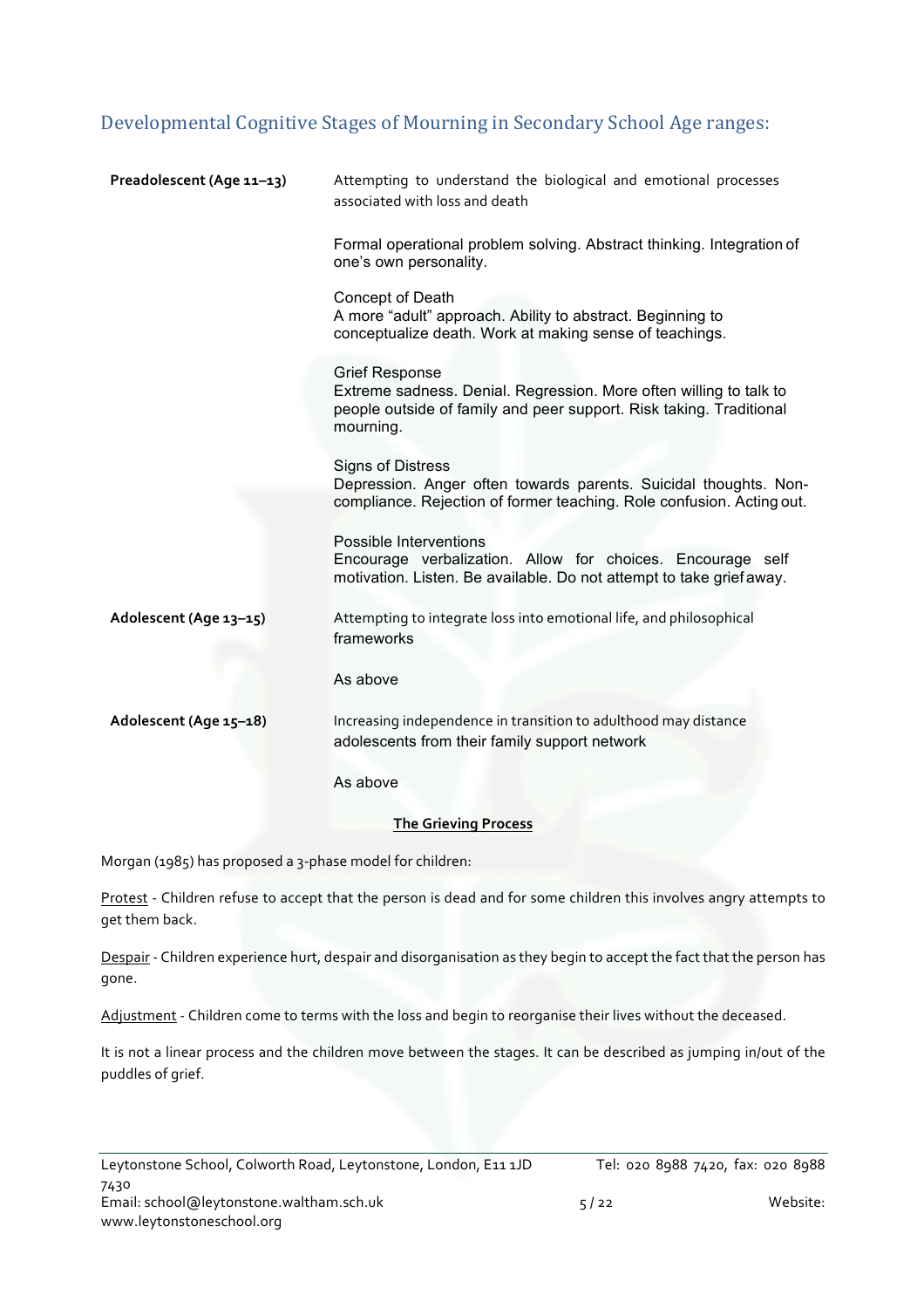

Bereaved children have to accomplish different tasks during the grieving process.

- $\triangleright$  Early tasks of understanding that someone has died and the implications of this.
- $\triangleright$  Middle tasks of accepting the reality of the loss and experiencing the pain of grief.
- $\triangleright$  Late tasks or reorganising the child's sense of identity, adjusting to a new environment, investing in new relationships.

Children's grief is different from that of adults:

- Adults have learnt that they can survive without the presence of another person.
- Children have less experience and cognitive ability to help them make sense of the loss.
- Children are likely to have less ability than adults to verbalise their feelings. They may act out rather than talk.
- Children have limited capacity to tolerate emotional pain.
- Children's response to grief is influenced by the adults around them.
- Children's grief is cyclical, as they go through each new stage in their life, they may work through the loss again.
- Children's grief is not continuously evident. They tend to experience emotions very intensely for a short time and return to more normal behaviour quite quickly.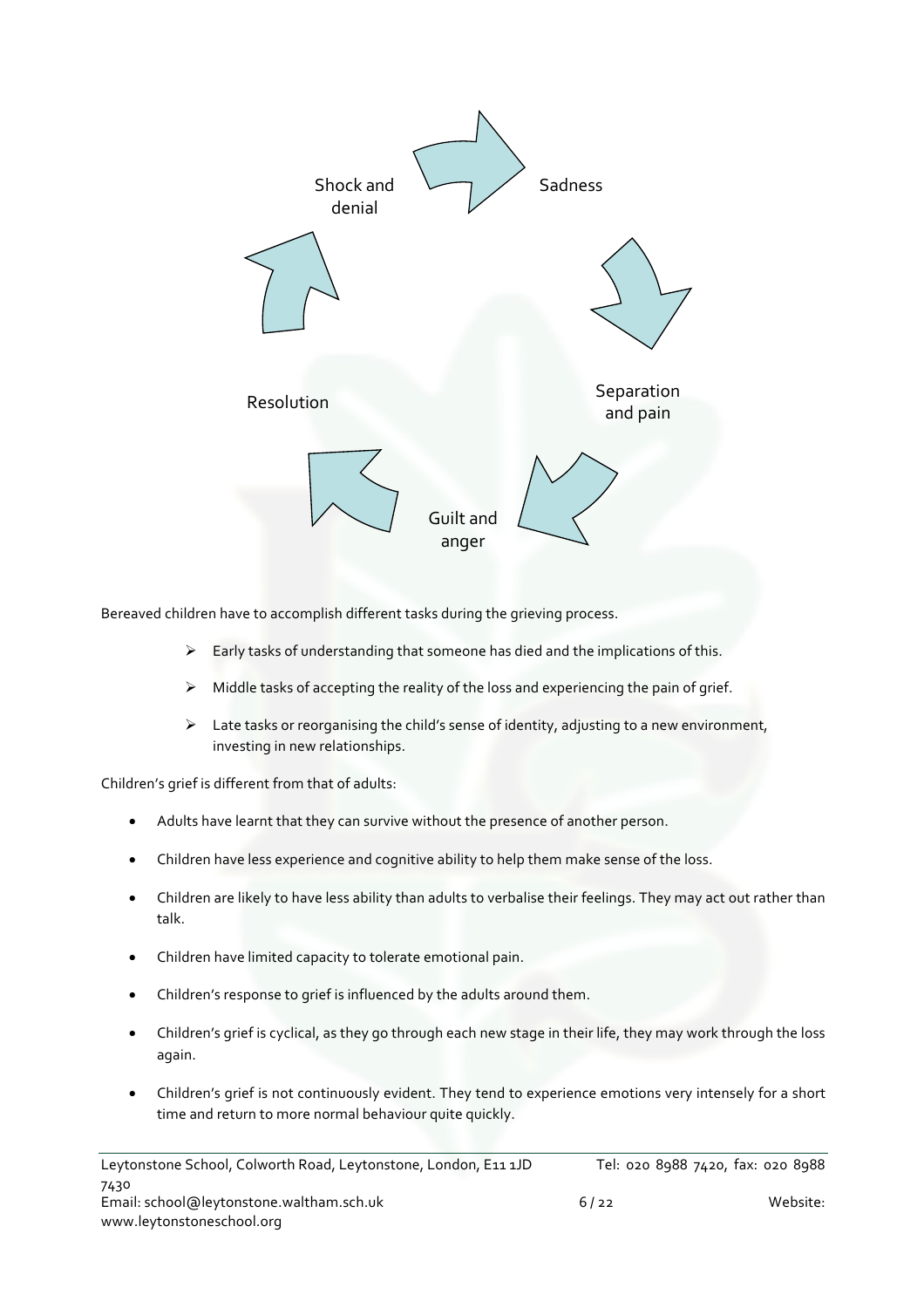**Information Sharing Pathway** following death of Head teacher 

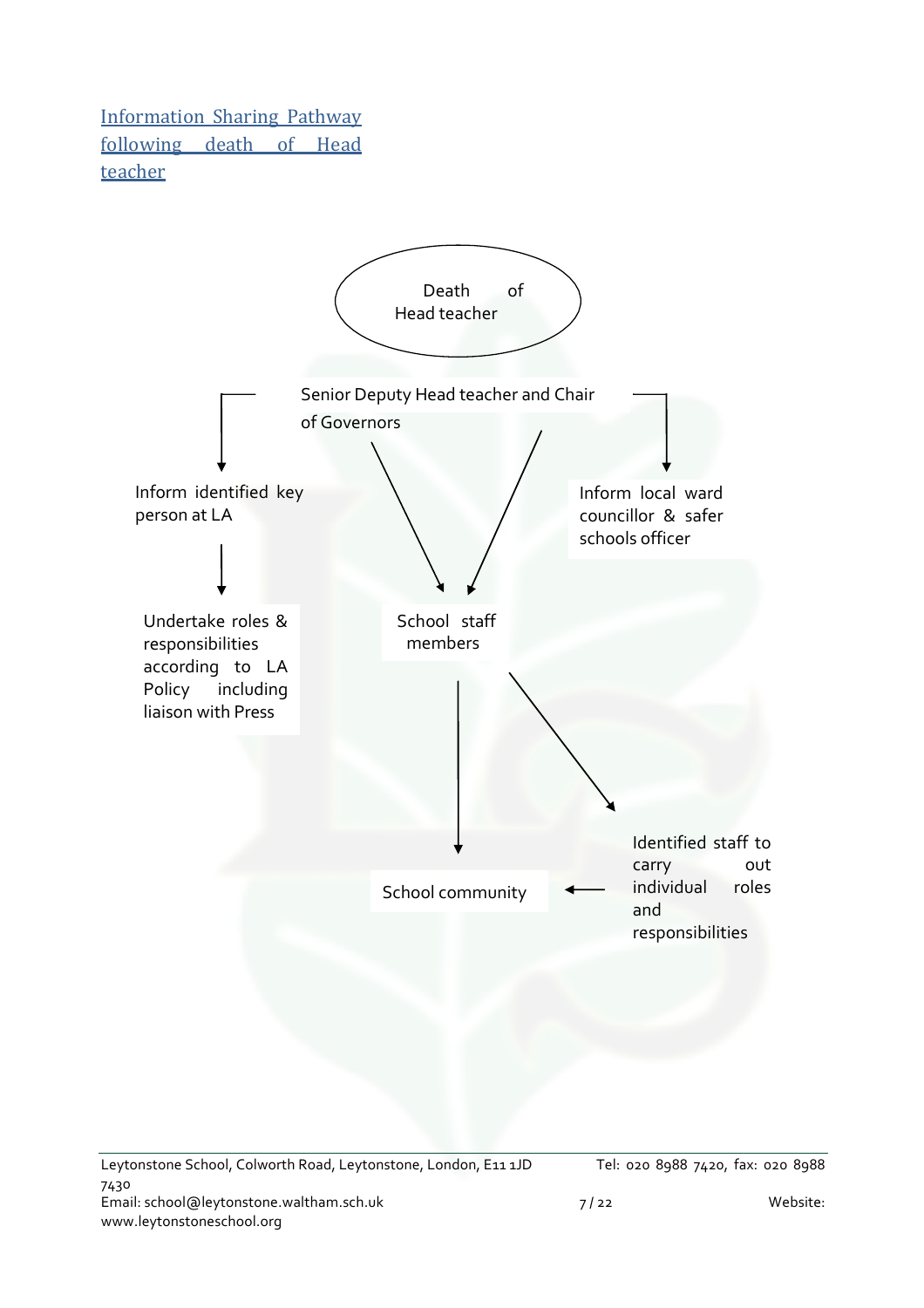**Information Sharing Pathway following death of a staff member**

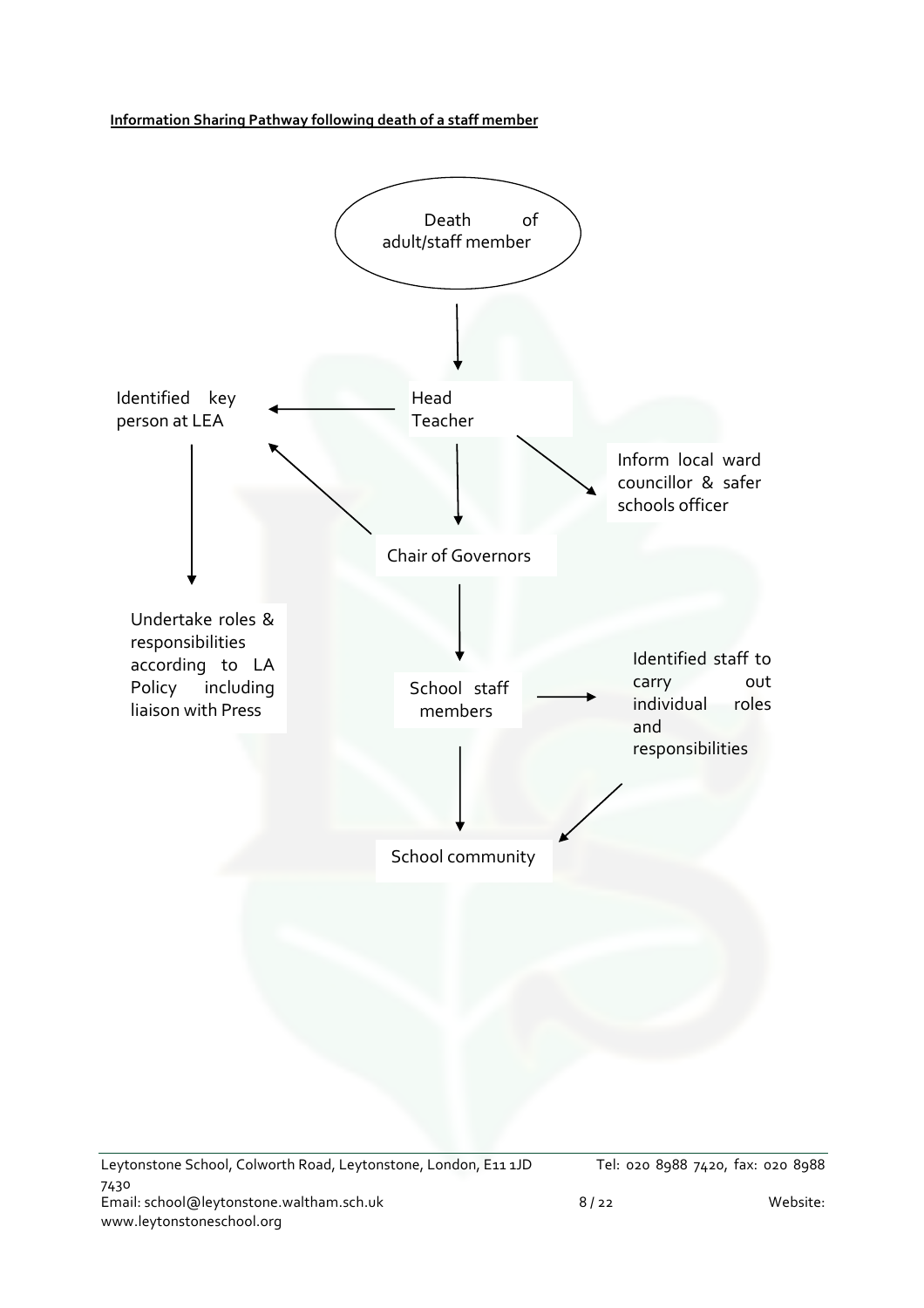**Information Sharing Pathway following death of pupil**

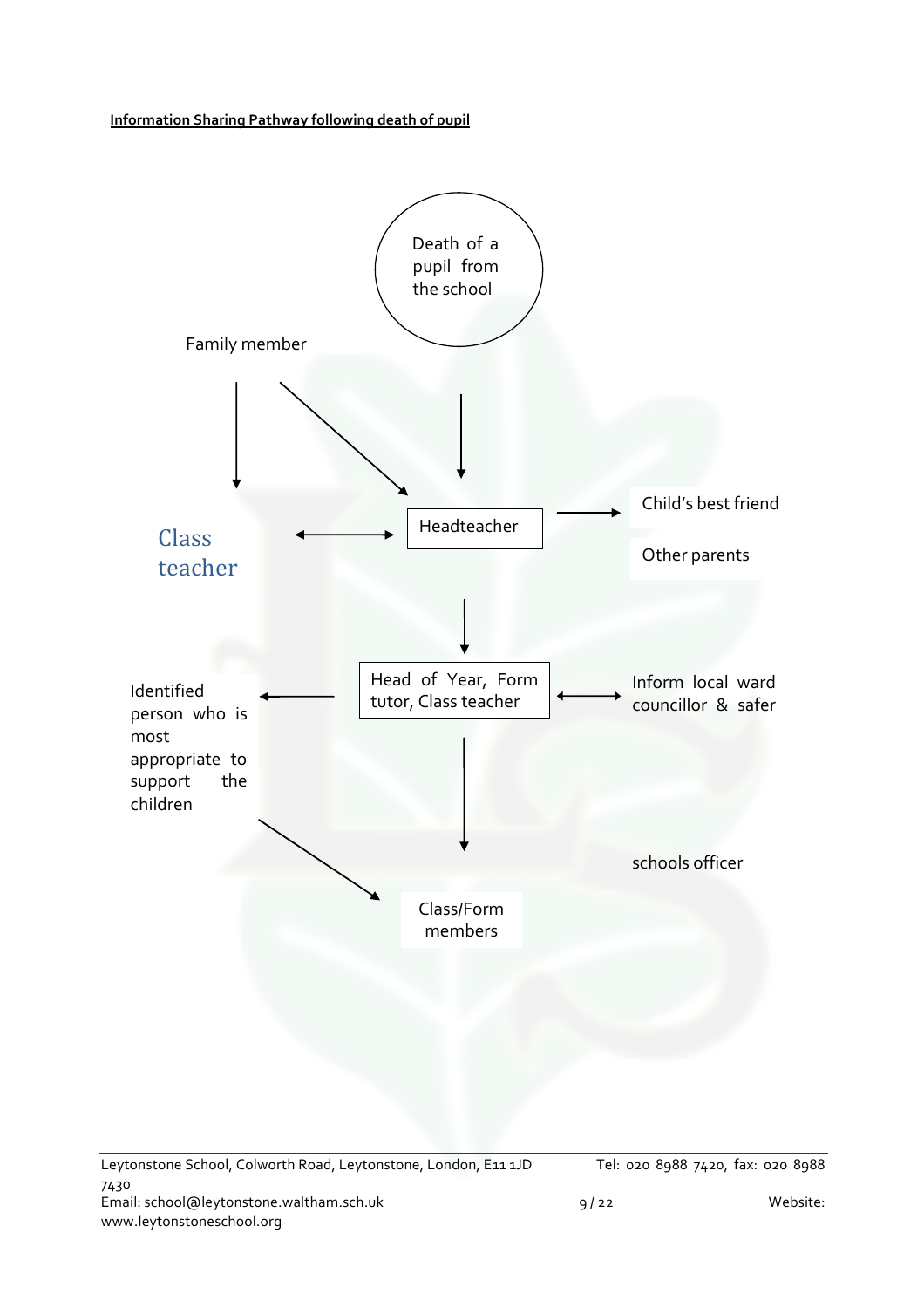Information Sharing Pathway following death of close family member of child or young person

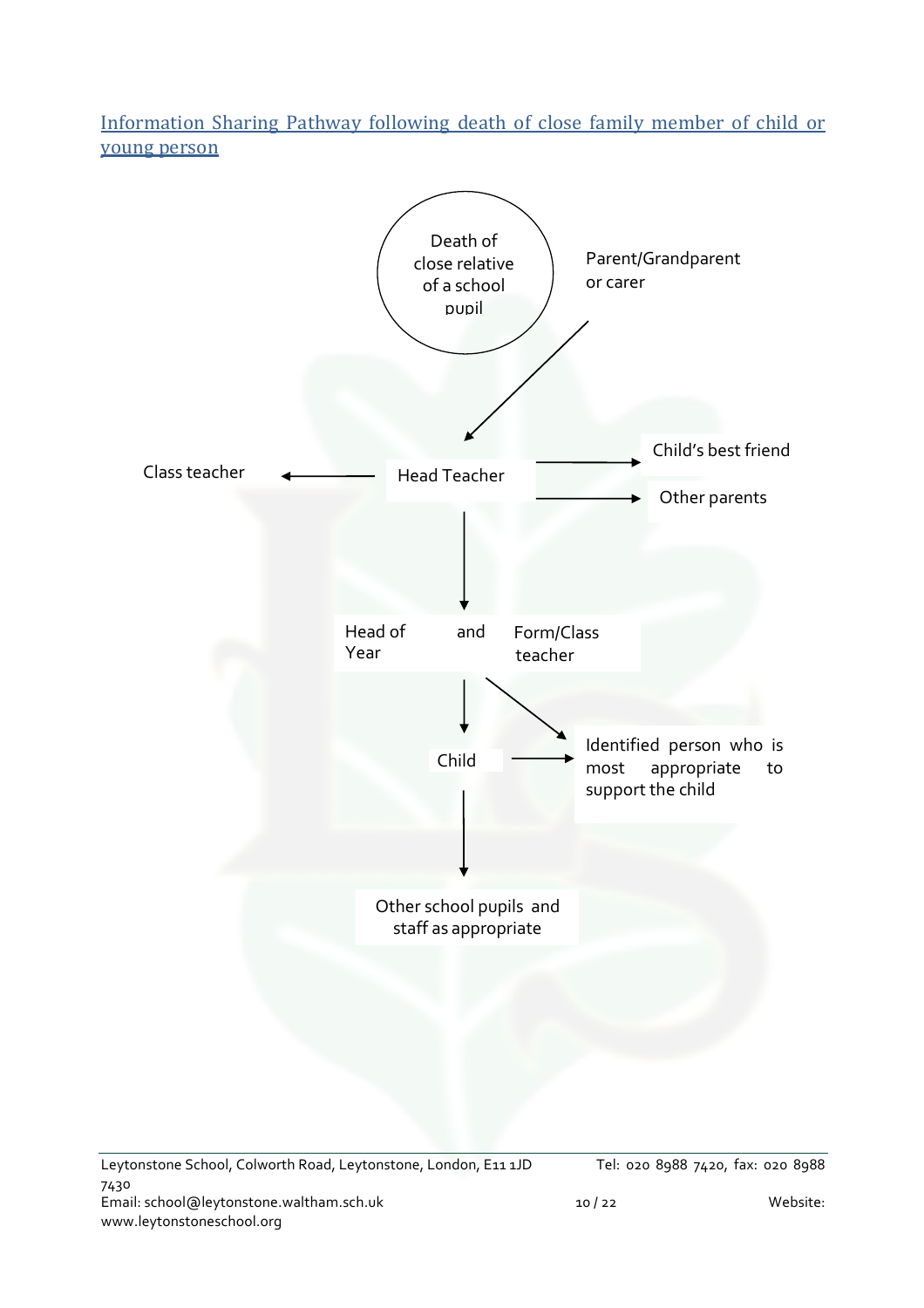**Information Sharing Pathway following death of child in school**

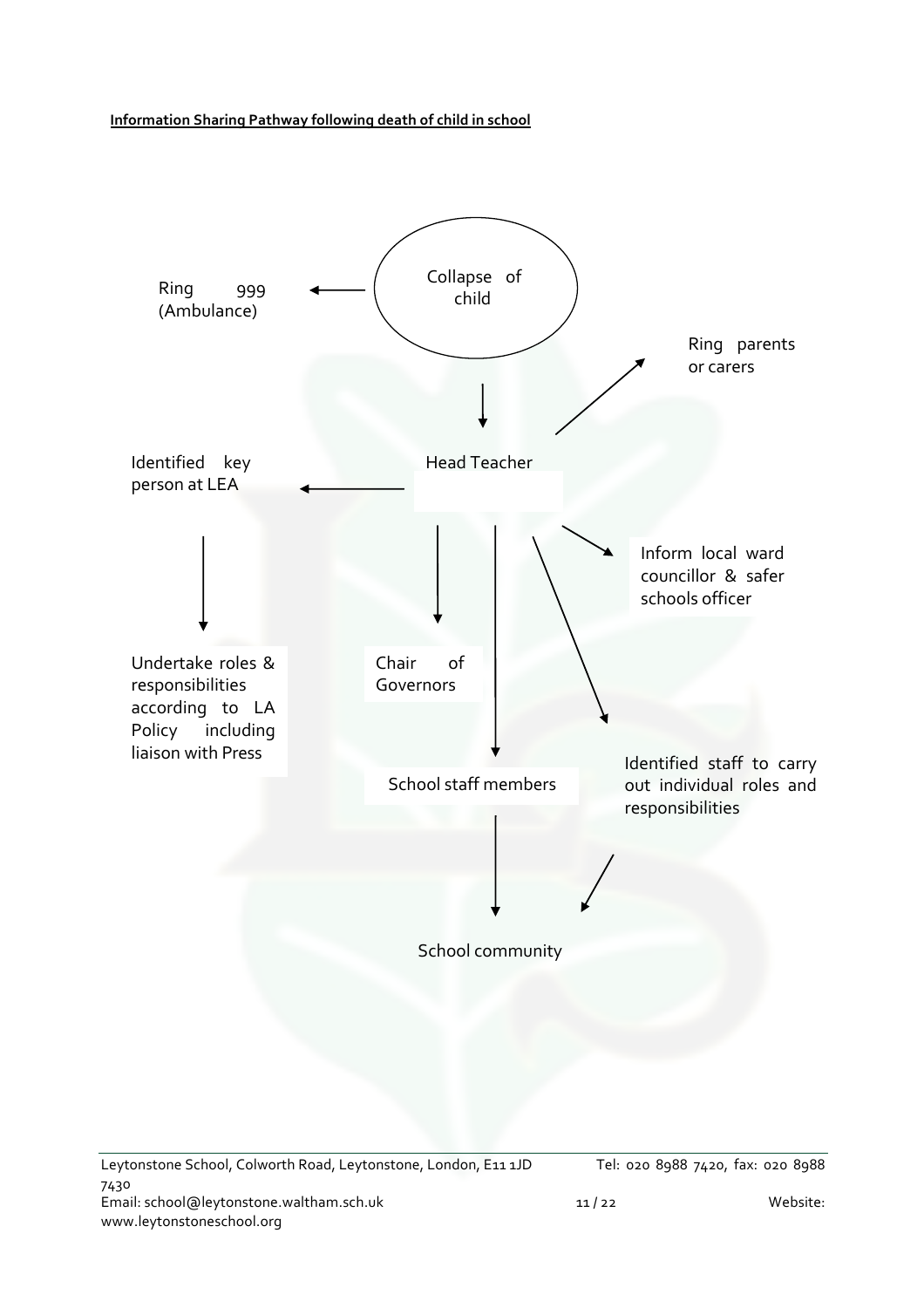**Information Sharing Pathway following major incidents**

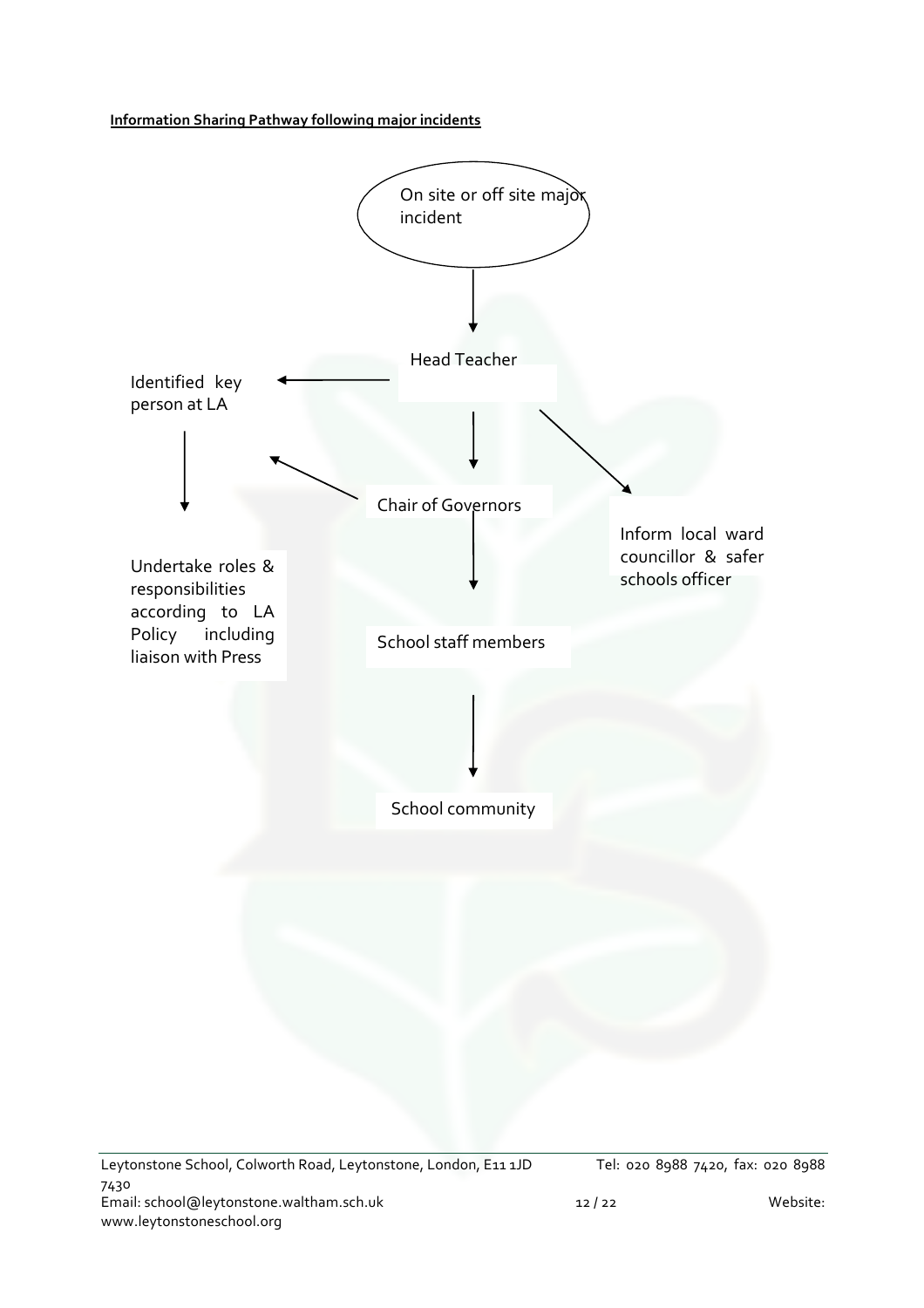#### **Guidelines for breaking news about a death to staff and Governors**

- Arrange a staff meeting which should take place as soon as possible.
- Impart factual information. Never make assumptions or repeat what has been said byrumour.
- Give news sensitively and empathetically, being aware that people may react in differentways.
- Be aware of the relationships staff may have had with the person who has died.
- Ensure that there is someone responsible for telling people who are unable to attend the staff meeting i.e. part time staff, peripatetic staff, lunch time supervisors. Consider the best way of imparting the information to those absent e.g. by doing home visit, by telephone, text or e-mailetc.
- Identify individual members of staff who feel able to:
	- a) support members of staff
	- b) support groups of children

The most appropriate person to support the children should be well known to them and trusted.

- Identify a member of staff who will liaise with the individual's family, to deal with staff condolences and any funeral arrangements (if necessary).
- Identify an appropriate member of staff who will take 'phone calls and/or direct them as appropriate. Try to establish a "protected" telephone line to ensure free flow of accurate information.

Telephone line providers may provide an additional line if the situation requires one.

- Identify a member of staff who will provide a newsletter for parents (see examples of letter templates) which should be sent the same day.
- Arrange a staff meeting at the end of the day to ensure staff are coping with the situation.
- Identify any unresolved problems or ongoing issues.
- Ensure that those staff who live alone have contact numbers of friends in case of need.
- Identify sources of advice and support to access for help in coming to terms with the bereavement (see bereavement toolkit).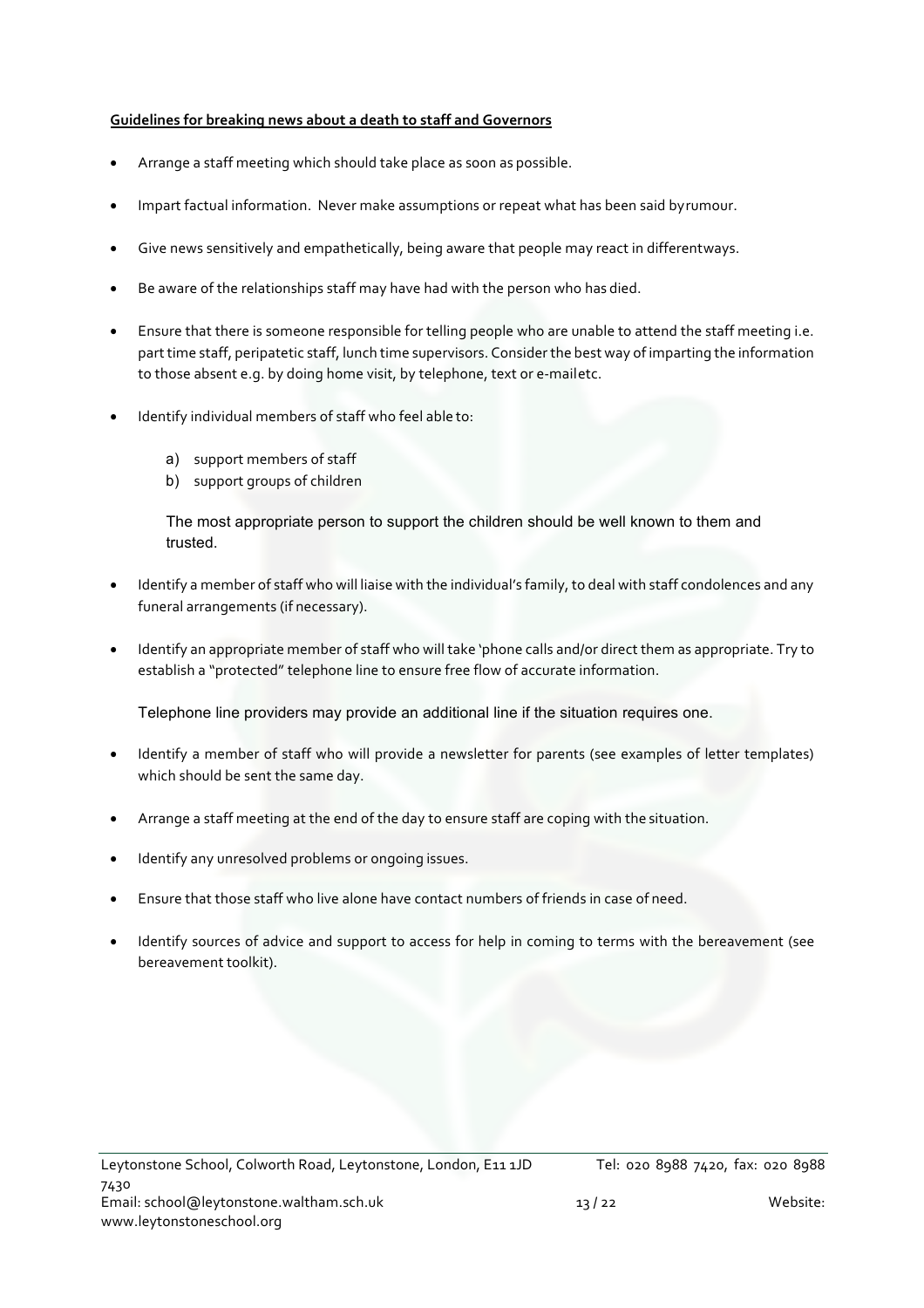Guidelines for breaking news of the death to the children/young people and possible ways in to discussing death due to the Coronavirus Pandemic

- Inform the children/young people as soon as possible about the death.
- Where possible, the pupils should be informed in small groups i.e. class or tutorgroups.

Identify those children who had a long term and/or close relationship with the person who has died so they can be told separately.

If appropriate, a special assembly could be held at a later time in the day to remember the person who has died.

- Allow the children/young people to ask questions and answer them honestly and factually in terms that they will understand.
- Allow the children/young people to verbalise their feelings.
- Allow the children/young people to discuss the situation and share their experiences of death.
- Be honest about your own feelings and talk about your relationship with the person.
- Avoid using euphemisms.
- Those children/young people who have had more involvement with the person should be given the opportunity to share their feelings and experiences either within the group or on a one-to-one situation.
- Ensure the children/young people understand that the death is nothing to do with anything they have said or done. It is in **no** way their fault.
- Reassure them that not all people who are ill or have had an accident will die and that many people get better.
- Put an appropriate time limit on the discussion. It is preferable to resume normal school activities as soon as possible thus ensuring minimal disruption within the school.
- Conclude the discussion with a special poem or quote to remember the person who has died and their family.
- Be available for any child/young person who needs additional help and support.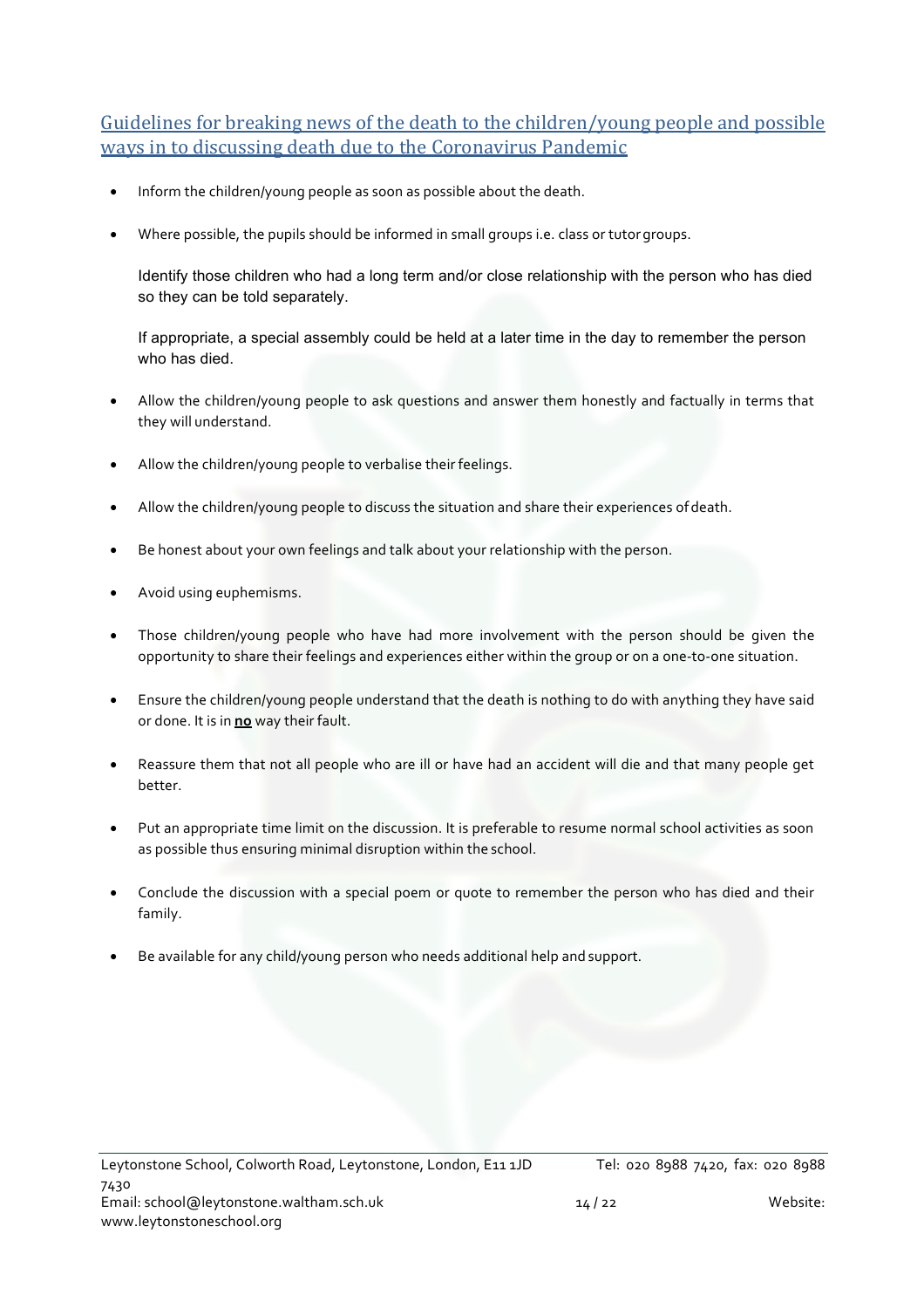# Things to consider in the days following the news of the death

It is important to consider any cultural or religious implications and seek advice ifnecessary.

• Ensure nominated staff with responsibilities for supporting staff and children, are available to do so.

It may be necessary temporarily to provide staff cover for their normal activities.

• Identify an allocated quiet place where children, young people and staff can go if necessary. (Potentially the old ER room in the inclusion department).

It is preferable for there to be minimum disruption to the timetable but some flexibility may be required.

- Try to engender an awareness of when people need help and support, particularly those who worked closely with the person who has died and secretaries/administrative staff who are taking telephone calls, dealing with parents/ families etc.
- Through the nominated staff member who has responsibilities for liaising with the individual's family, ascertain their wishes about the school's involvement in the funeral, ifany.

Consider practical issues like:-

- o Putting an obituary in the paper, sending flowers to the home or to the funeral, making a collection etc.
- o Who will attend the funeral, making a collection etc.
- o Cover for any staff who may be going to the funeral.
- o Transport to and from the funeral.
- o Informing the parents of those pupils who will be involved.
- o Possible closure of the school. If this is the case remember to tell lunchtime supervisors, caretaker etc in advance.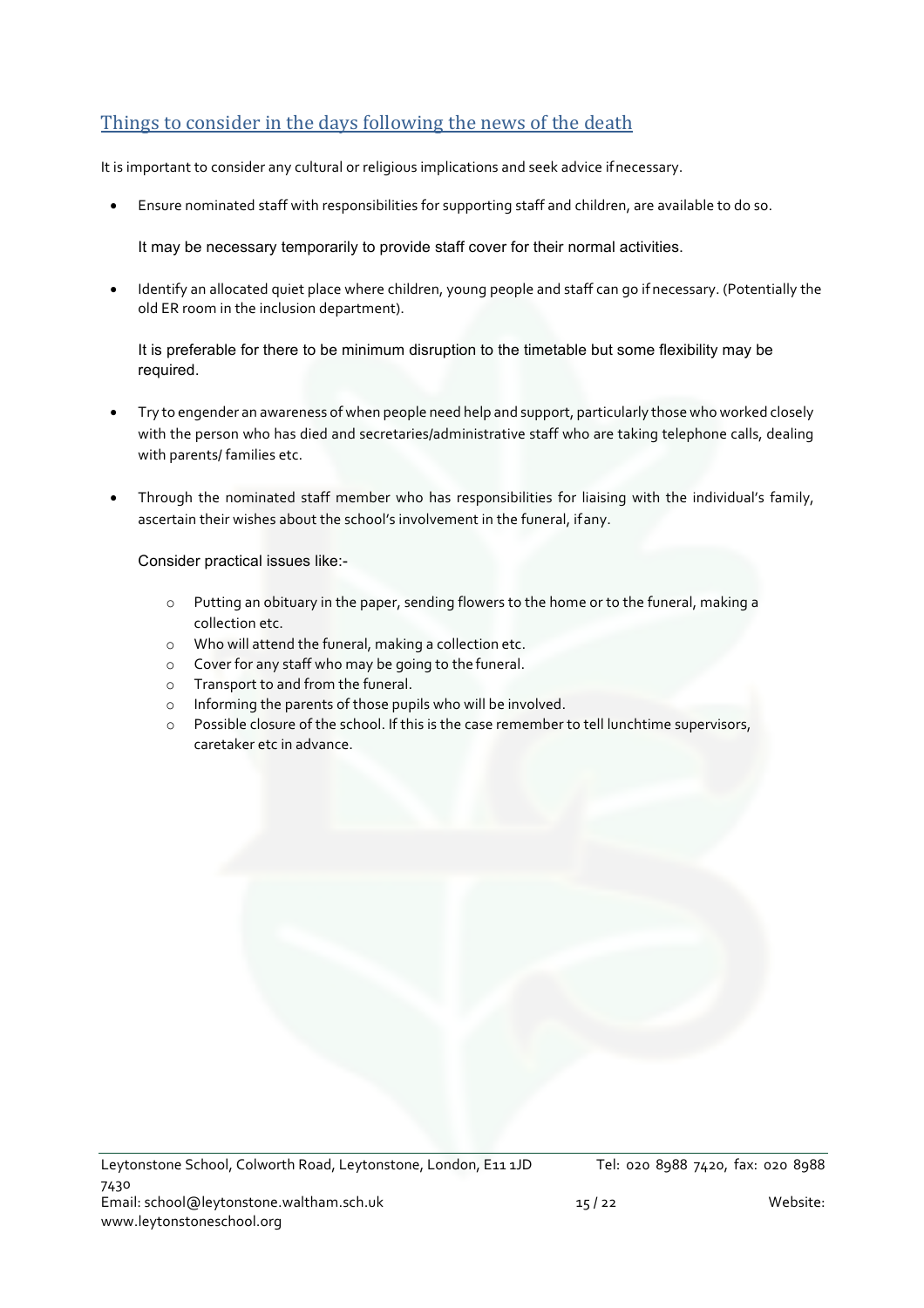

**Appendix 1 Supporting Bereaved Children in school – Information for Staff**

Bereaved children do not always react in the same way so it is important to take cues from the child's behaviour about the grief tasks they are working on.

- Watch for changes in the child's behaviour, especially during the first weeks and handle the child with patience.
- Use straightforward words like "dead "and "dying". Do not say someone has "gone to sleep" or "we lost Gran" because they confuse bereavement with everyday occurrences. Don't use platitudes such as "you'll soon get over it".
- Make it clear that the body of the person is no longer working, they don't need to eat, they feel no pain, they cannot move.
- Time out cards the child is given permission to leave class for a short time when beginning to feel out of control or to get some personal space. It is essential that the child does not wander around the school but goes to a specific person/space.
- Pocket comforter A pupil can discreetly carry a soft piece of fabric, pebble. Holding onto something solid can help a pupil remain grounded and in control if upset.
- Social stories Describe a situation in terms of common responses.
- Tree of support Child maps out their social network on a tree.
- Worry dolls Child tells their worries to a worry doll and sleeps with it under their pillow (specific dolls can be purchased).
- Worry eaters Child writes down their worry and the doll eats it (specific dolls can be purchased).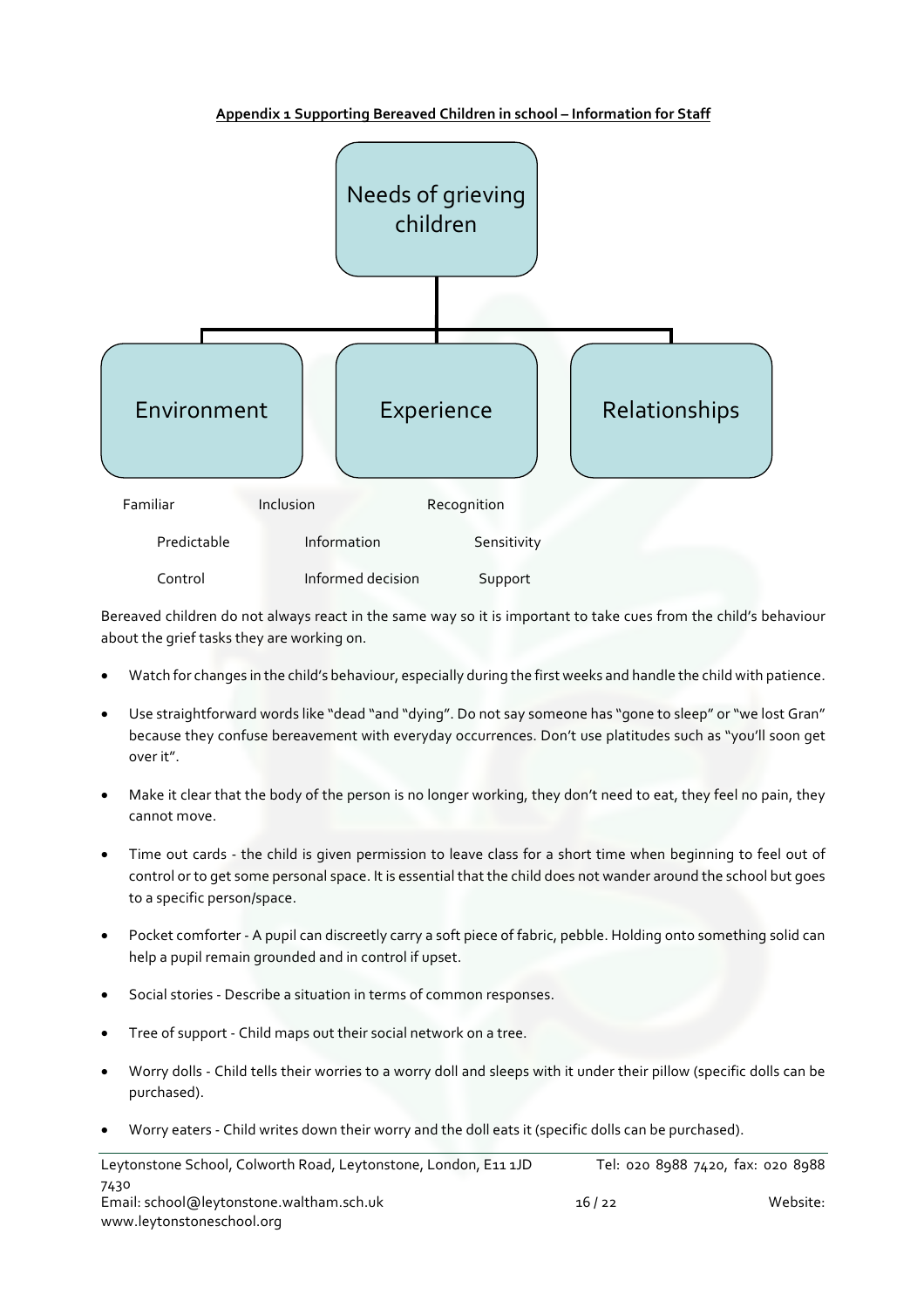- Find time to listen if the child wants to talk. Be sensitive to what the child says, accept the child's feelings. Don't dismiss them. Be prepared for questions. Answer questions honestly. Don't be afraid to say you don't know the answer. Help the child to express their emotions and accept that his/her feelings are normal. Let the child know that is ok to cry/have fun /laugh.
- Try to keep in touch with child's family. This will help the child to feel safe.
- Maintain school routines for the child and try not to single them out for special privileges or overcompensate. Aim to keep the child with their peer group as much as possible.
- Provide support during lessons if the child has difficulty in concentrating.
- Ensure that other children in the class know about the child's bereavement but don't dwell on it.
- Have books about serious illness/death and loss available for the child to read/be read to (and to other children).
- Use different areas of the curriculum to teach that loss and death are part of life e.g. death of current people in the news or historical figures.
- Be aware of special days or occasions which may be difficult e.g. Mother's day/Father's day.
- Be aware of children who may need specialist help after some months or a year.

#### Reactions Shown by Children.

- **Anxiety**
- Panic
- Denial
- Guilt, self-reproach, shame
- Sadness and longing
- Vivid memories of the deceased
- Regression (e.g. bedwetting)
- Sleeping difficulties
- Lack of appetite
- Physical complaints e.g. headaches/stomach aches
- Increased illness
- Separation difficulties
- Withdrawal
- Discipline problems, including anger and acting out
- Problems with learning often related to difficulties in concentratin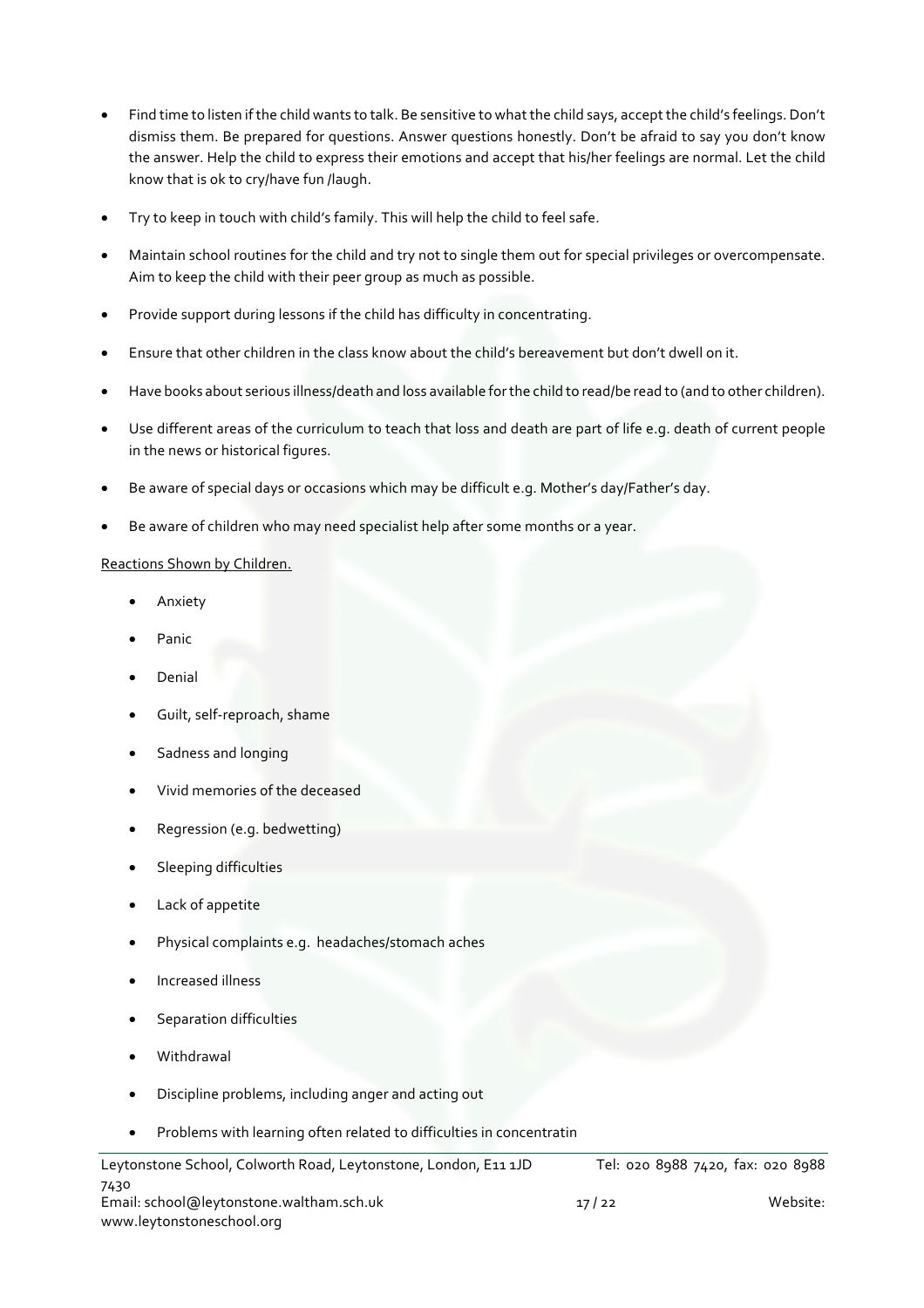# Appendix 2: Template of a letter informing parents of the death of a member of staff

#### Dear Parents

Your child's class teacher/form tutor/head of year had the sad task of informing the children of the tragic death of <Name> who has been a teacher at this school for a number of years.

Our thoughts are with <Name …….'s> family at this time and in an effort to try to respond to his/her death in a positive way, all the children have been informed.

When someone dies it is normal for family and friends to experience many different feelings like sadness, anger and confusion, and children are likely to ask questions about the death that need to be answered honestly and factually in terms that they will understand.

The children have been told that their teachers are willing to try and answer their questions at school but if there is anything else you or your child needs to know, please do not hesitate to ring the school office and we will be more than happy to help you.

Yours sincerely

<Name> Head Teacher

#### Template of a letter informing parents of the death of a pupil

*Before sending a letter home to parents about the death of a pupil, permission must be gained from the child's parents. The contents of the letter and the distribution list must be agreed by the parents and school.*

#### Dear Parents

Your child's class teacher/form tutor/had the sad task of informing the children of the death of <Name>, a pupil in <Year>.

<Name> died from an illness called cancer. As you may be aware, many children who have cancer get better but sadly <Name> had been ill for a long time and died peacefully at home yesterday.

He/She was a very popular member of the class and will be missed by everyone who knew him/her.

When someone dies it is normal for their friends and family to experience lots of different feelings like sadness, anger and confusion. The children have been told that their teachers are willing to try to answer their questions at school but if there is anything more that you or your child needs to know, please do not hesitate to ring the school office and we would be more than happy to help you.

We will be arranging a memorial service in the school in the next few months as a means of celebrating <Name's> life.

Yours sincerely

<Name> Head Teacher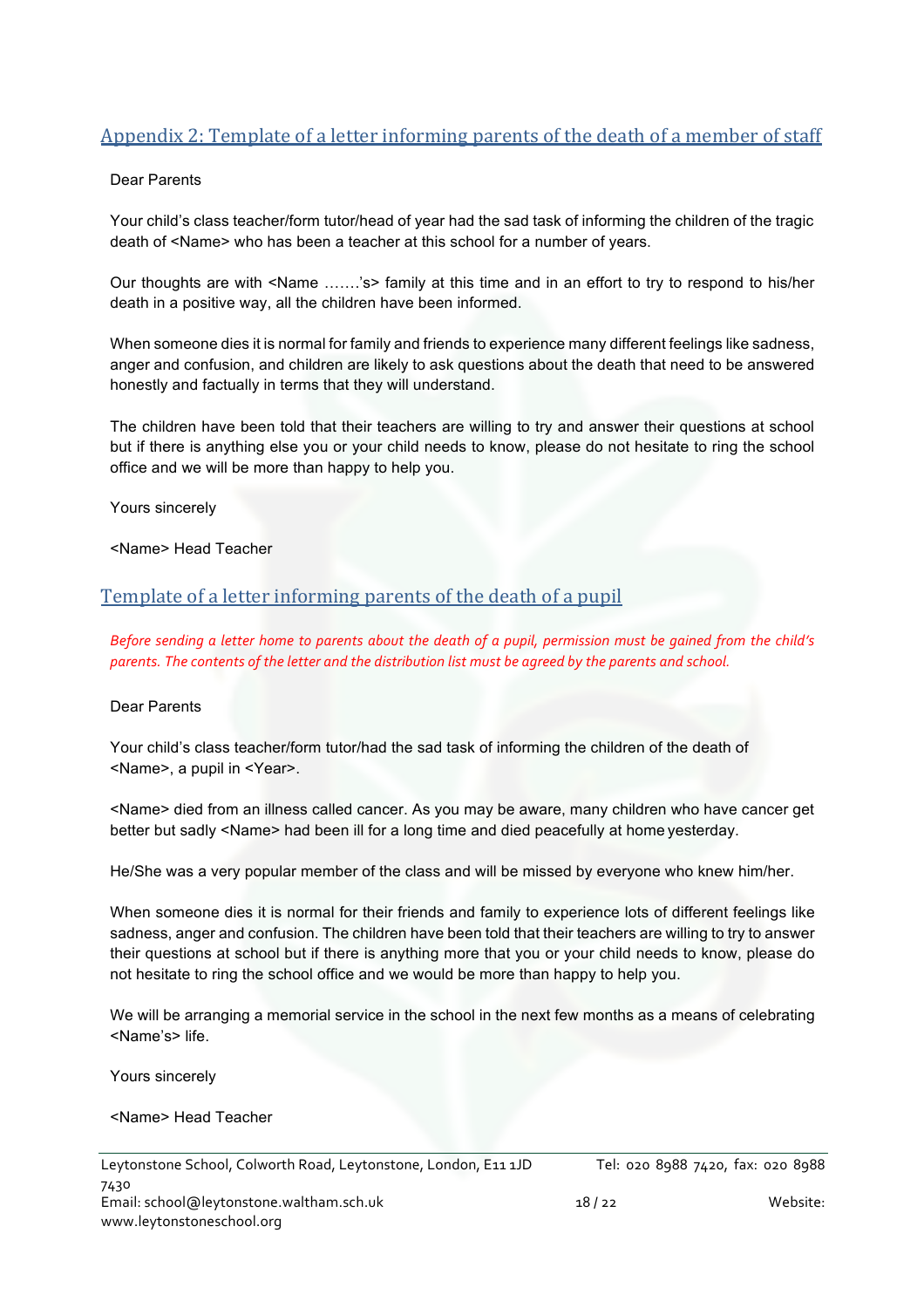# REFERENCES AND READING RESOURCES LIST

#### **Reading for Adults**

.

#### **Good Grief – Exploring feelings, loss and death with U11's (separate book for over 11's) Barbara Ward & Associates.**

Excellent school resource. Written for teachers – contains information, activities and ideas to help children explore issues around separation, loss and death. Photocopiable material.

# Helping Children Cope with Grief Rosemary Wells

Very helpful and easy to read. Practical advice and suggestions, real life examples of children's reactions tobereavement. Particularly suitable for adults working with children.

## Grief in Children – a handbook for adults Atle Dyregov

Useful and readable. Explains how children understand and react to death. Contains specific information about how to handle death in school and school's response to the needs of bereaved children.

#### Death and Loss – compassionate approaches in the classroom Oliver Leaman

For teachers involved in the pastoral care of pupils. Includes ideas about curriculum content within PHSE

## Giving Sorrow Words (Video and Book) Killick & Lindeman

Useful training package designed for school staff to help them deal with the effects of bereavement. Offers practical advice and demonstrates effective techniques for working with children and young people *(Available via www.luckyduck.co.uk)*

#### Wise before the Event - William Yule & Anne Gold

Describes some of the ways crises can affect schools, and suggests ways that schools can lessen the physical and emotional effects of disasters. Very readable and useful

# The Social Curriculum  $-$  Death and Bereavement  $-$  Guidance for Schools Essex **County Council**

Very useful and readable booklet detailing all aspects of managing death and bereavement in schools. *(Available via Essex County Counci lLearning Services 01245 431021)*

**The Death Of A Member Of Staff: Supporting Bereaved Pupils In Schools** – Seesaw.org.uk – Oxfordshire County Council

#### Loss Change and Grief – An Educational Perspective Erica Brown

Useful book exploring the experiences of bereavement within an educational setting including suggestions about supporting children with learning difficulties.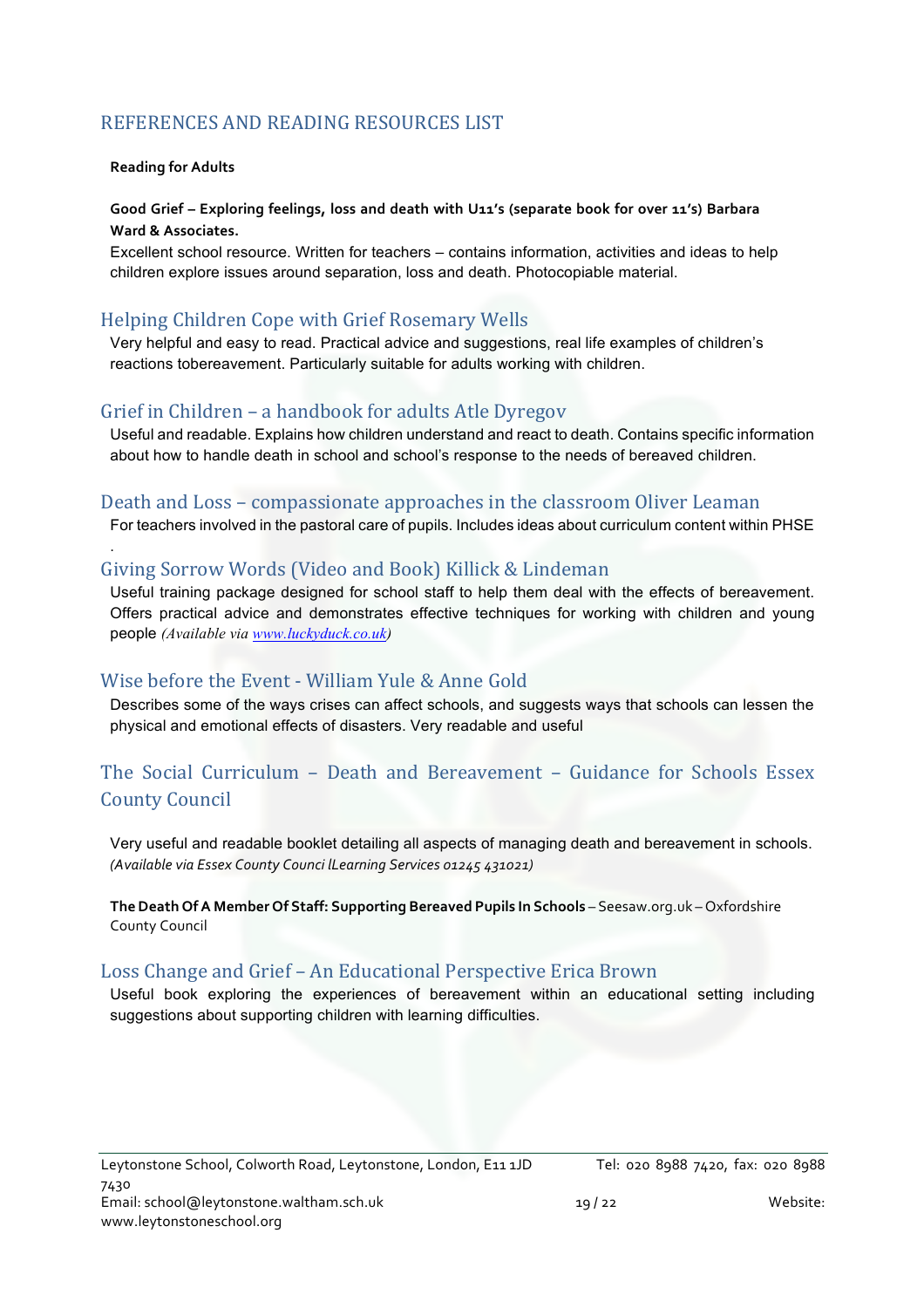# **Reading for Teenagers**

#### **Vicky Angel - Jacqueline Wilson**

Even after she dies Vicky makes her presence felt through her close friend Jade.

# The Charlie Barber Treatment - Carole Lloyd

When Simon's mum dies he begins to find life difficult. Through his friendship with Charlie he re-builds his life and relationships.

# When a friend dies - Marilyn E. Gootman

Practical suggestions about what can help and full of quotes from bereaved adolescents

## When Parents Die - Rebecca Abrams

Written for older teenagers/adults. Looks at issues surrounding bereavement. Autobiographical.

# Straight talk about death for teenagers - Earl A. Grollman

Easy to read, concise and informative about what feelings and issues might arise for adolescents.

## **Websites**

www.winstonswish.org.uk – information for schools, downloadable lesson plans, message board for young people, booklists, general information about grief and bereavement

www.teachers.tv – School Matters – Coping with bereavement – video about two schools managing a death

www.childbereavement.org.uk – information for schools, general information about grief and bereavement

www.rd4u.org.uk - designed by young people to help other young people through bereavement (Cruse)

www.seesaw.org.uk - Grief Support For The Young In Oxfordshire Tel: 01865 744 768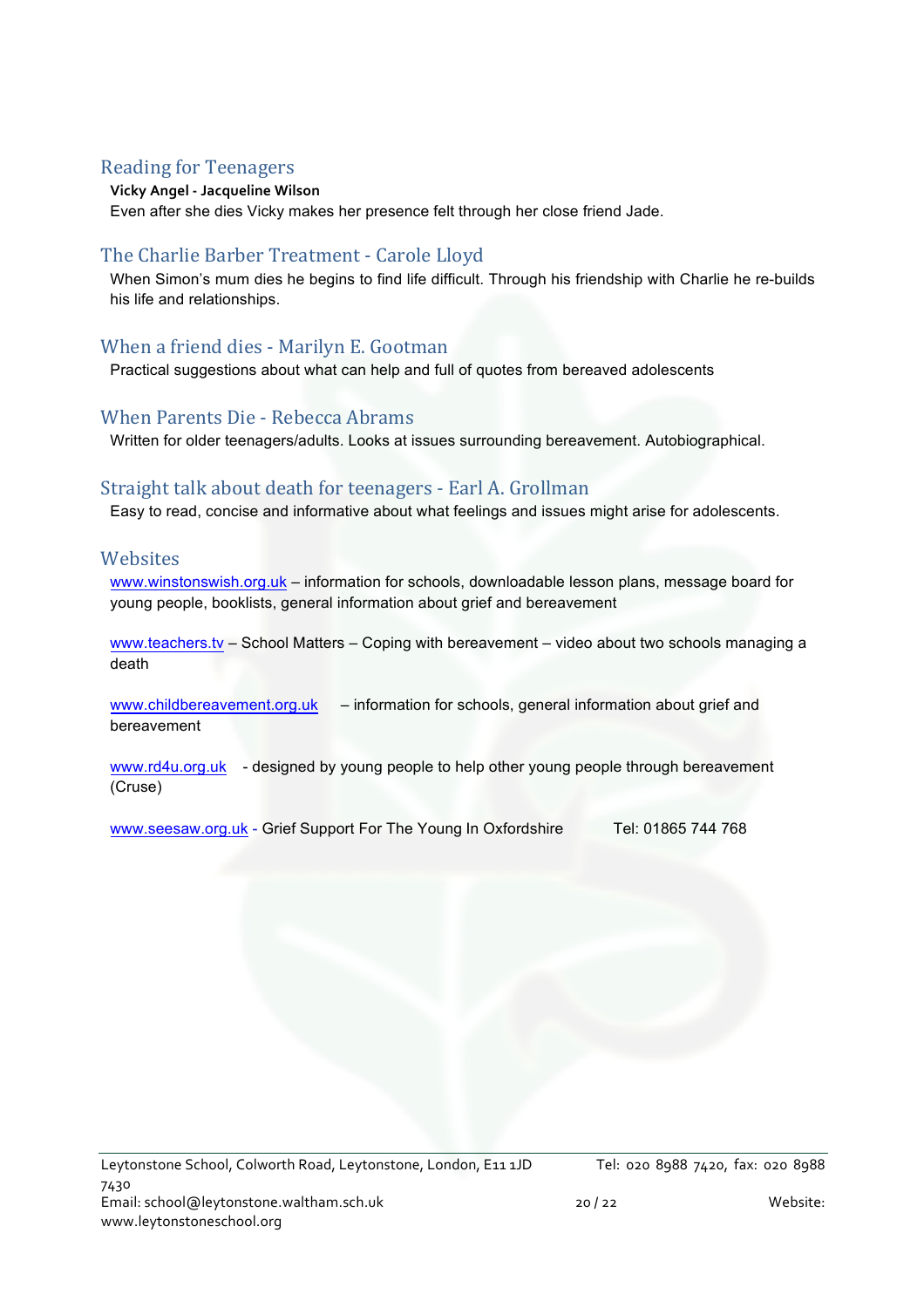*Book List* Suggested Books for Children and Adolescents by Age Group

Complied by Edie Stark, Educator and Counsellor, Miami, Florida

#### Pre-teens – Ages 9-12

Cleaver, Vera and Bill. Grover. Philadelphia: Lippincott, 1969 Cohen, Barbara. Thank You, Jackie Robinson. Lothrop Press, 1974 Moody, Anne. Mr. Death: Four Stories. New York: Harper & Row, 1975 Pringle, Laurence. Death Is Natural. New York: Four Winds Press, 1977 Smith, Doris B. A Taste of Blackberries. New York: Scholastic Book Services, 1976 White, E.B. Charlotte's Web. New York: Harper & Row, 1982

Junior High School Level – Ages 12-14 Armstrong, William H. Sounder. New York: Harper & Row, 1972 Erdman, Lola G. A Bluebird Will Do. Dodd, 1973 Frank Anne. The Diary Of A Young Girl. New York: Doubleday, 1952 Lund, Doris. Eric. New York: Dell, 1974 Marxhausen, Joanne. If I Should Die – If I Should Live. Concordia, 1975

High School Level – Ages 14-17 Armothy, Christie. I am fifteen And I Don't Want To Die. New York: School Book Service, 1974 Buck, Pearl S. The Good Earth. New York: John Day Company, 1984